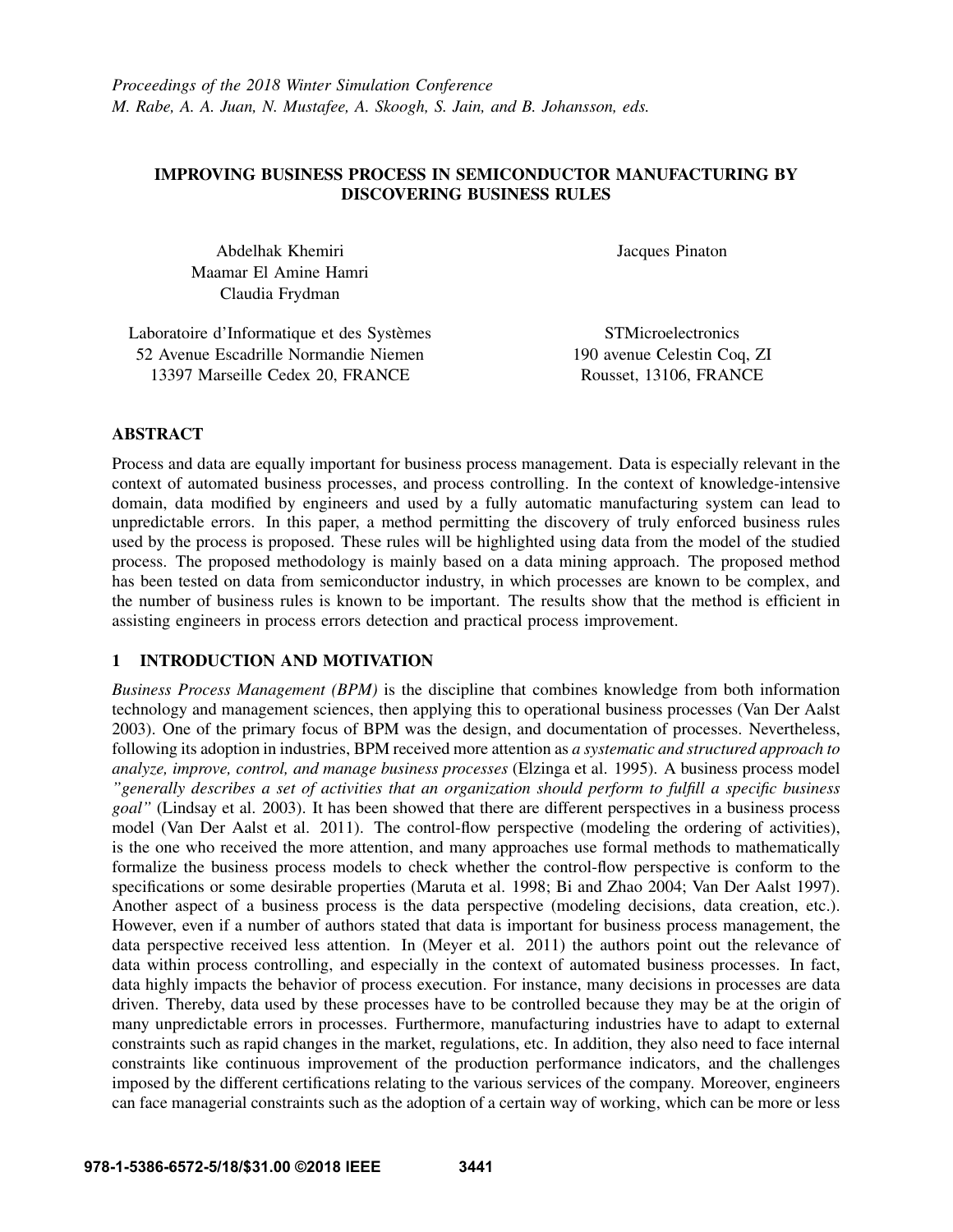restrictive from one service to another within the same company. As a result, business rules are enforced to reflect decisions in data used by processes, and consequently act on them. Many authors have proposed a number of definitions for business rules. In (Hay et al. 2000) the Object Management Group (OMG) defines a business rule as a statement that defines or constrains some aspect of the business. It is intended to assert business structure, or to control or influence the behavior of the business. A distinction is made between structural rules and behavioral rules. Structural rules define the business information model. and the latter is about how the business reacts to business events.

Von Halle says in (Halle et al. 2006) that *"business rules are the ultimate levers with which business management is able to guide and control the business. In fact, the businesss rules are the means by which an organization implements competitive strategy, promotes policy, and complies with legal obligations"*. Traditionally, useful information for an organization is essentially owned by members of that organization. Knowledge management has always existed to allow the organization to survive all the hazards it may encounter (e.g. departures, resignations, or other causes of unavailability of information). However, because this management is often not formalized, there are many examples of organizations that did not know precisely the rules under which they were operating, and consequently, operated under different and often conflicting sets of rules. Hence, there is one major challenge : organizations need to know which business rules they are using, and whether they are using them consistently or not. Moreover, when trying to express the rules, a well known problem arises: knowledge acquisition bottleneck (Feigenbaum 1977; Wagner 2000). Since the verification of compliance rules are often specified using formal logic, incorrect or too general rules may return too many false errors.

We address here the problem of the discovery of business rules, which goal is 1) to allow decision makers to have a view of the current operative rules and therefore to have a better understanding of the model 2) to detect possible errors in the model and 3) to serve as a basis for the capitalization of knowledge within a company.

## 2 RELATED WORKS

Classical data mining techniques have been studied in order to improve existing processes. However, they are mostly data-centric and thus cannot provide a complete description of the end-to-end process (Van Der Aalst 2012; Van Der Aalst et al. 2016). Process mining is a research field related to data mining, that supports process understanding and improvements. Process mining is said to be process-centric and therefore allows organizations to look inside end-to-end processes by providing an important bridge between data mining and business process modeling and analysis. The starting point for all process mining techniques is an event log. These techniques assume that it is possible to sequentially record events in a way that each event refers to an activity (i.e. a well-defined step in a process) and is related to a particular process instance. From there, three types of applications exists : Process Discovery, Conformance Checking and Model Enhancement. Process Discovery allows to automatically construct models based on observed events. Where process discovery constructs a model without any a priori information (other than the event log), conformance checking uses a model and an event log as input. The modeled behavior and the observed behavior (i.e. event log) are then compared to detect possible deviations. Model Enhancement aims to extend or improve an existing process model using information about the actual process recorded in event logs (Van Der Aalst, Wil 2011). In (Rozinat and van der Aalst 2006), authors use the events log produced by an information system in order to apply process mining techniques and discover the process model. Then, they identify decision points in the generated model and finally run a data mining algorithm (i.e. decision tree) to extract decisions rules. Learning classifiers to predict decisions in the case of choices is a different type of process model enhancement (Van Der Aalst, Wil 2011). It is related to our approach given that a decision tree can be represented as a set of business rules that explain the behavior of variables used by others tasks. In (Es-Soufi et al. 2016), authors propose a generic method that couples mining and learning techniques in order to assist engineers in their decision making processes. First a process mining analysis is performed to identify the most suitable design activities to be executed. Then, for each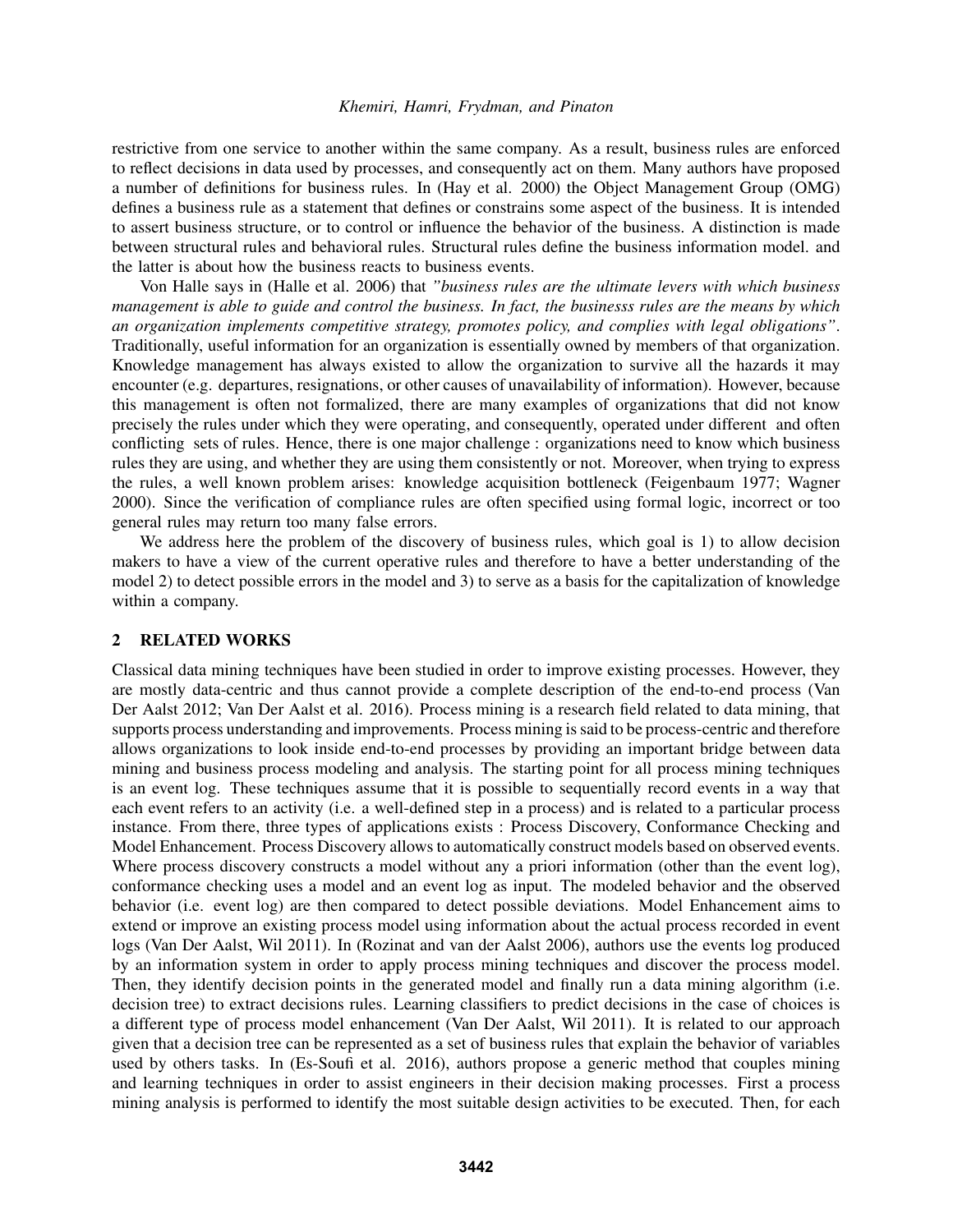activity, the most convenient design choices are identified with machine learning techniques. In (Es-Soufi et al. 2017), authors propose a method that extends the decision point analysis (Rozinat and van der Aalst 2006) which allows only single values to be analyzed. The proposed method takes into account time series data (i.e. sequence of data points listed in time order) and allows one to generate complex decision rules with more than one variable. Improving business process decision making based on past experience is described in (Ghattas et al. 2014). Most of the studies support only control-flow related decisions(Van Der Aalst 2000; Ouyang et al. 2007) or provide recommendations for activity selection and performance predictions based on a partial trace of the execution up to a certain moment. Several studies were done for mining the business rules. Among them, three approaches to solve the rules classification problem are prominent. The methods based on the construction of a neural network gives very accurate classifications results. However, the output rules might be quite complex which makes it then harder to translate into a self-explanatory decision model. Another approach uses support vector machines, in order to build a model providing also very accurate classifications rate. Even though there are existing solutions for translating the model built by support vector machines into a set of rules (Barakat and Bradley 2010), the applications suffer from drawbacks (Shin et al. 2005). With that, the application of another approach solves the rule classification problem with the help of the decision trees, allowing easy creation of business rules from the output decision trees.

### 3 APPROACH

In a classification problem, data is represented by a collection of records (called instances). Each of them is described by a n-dimensional attribute vector  $X = (X_1, X_2, \ldots, X_n)$ , where  $n \in \mathbb{N}$  and a target attribute *Y*, called the class (or label). The goal is to build a classification model that associates each instance *X* with one of the predefined class labels *Y*. One of the main classification approaches is a decision tree-based classification. This method is widely used in the industry sector as it has several advantages. Indeed, tree based methods are exploratory as opposed to inferential. They are non-parametric, meaning that only a few assumptions are made about the model and the data distribution. Thus, trees methods can model a wide range of data distributions. Moreover, they perform classification by a sequence of simple and easy-to-understand tests with clear semantics for domain experts. The decision tree formalism itself is intuitively appealing due to the fact that it is directly interpretable, as it can be analyzed by an expert of the field. In addition, their efficiencies have been compared to other data mining methods and experts. Decision tree-based classification methods have demonstrated several benefits including knowledge acquisition from classified data to tackle the problem of acquiring knowledge from experts. Several works highlight the robustness of the decision trees when learning on noisy data. For all these reasons, tree based methods have been used in this work. Decision tree is a flowchart like tree structure that includes a root node, internals nodes, branches, and leaf nodes. The highest element is the root node, leaf nodes are the terminal elements of the structure and the nodes in between are called internal nodes. Each internal node denotes test on an attribute. Arcs coming from a node represents possible values of the attribute test and leaf nodes hold a class label. A splitting criterion is used to select the tested variable in a node. The C4.5 Decision (Quinlan 1993) tree that we used in this paper, uses Gain Ratio as splitting criterion to construct the tree. The element with the highest gain ratio is taken as the root node and the dataset is split based on the root element values. Again, the information gain is calculated for all the sub-nodes individually and the process is repeated until the prediction is completed. To avoid unnecessary complexity, pruning procedures are applied in order to facilitate the interpretation of the tree by removing parts of the tree that are not meaningful . First, pre-pruning is applied to stop the tree's growing when the number of instances within a node is below a given threshold. In a second step, after the tree's growth, we use the reduced error pruning : starting at the leaves, each node is replaced with its most popular class. If the prediction accuracy is not affected then the change is kept. While appearing somewhat simple, reduced error pruning has the advantage of simplicity and speed.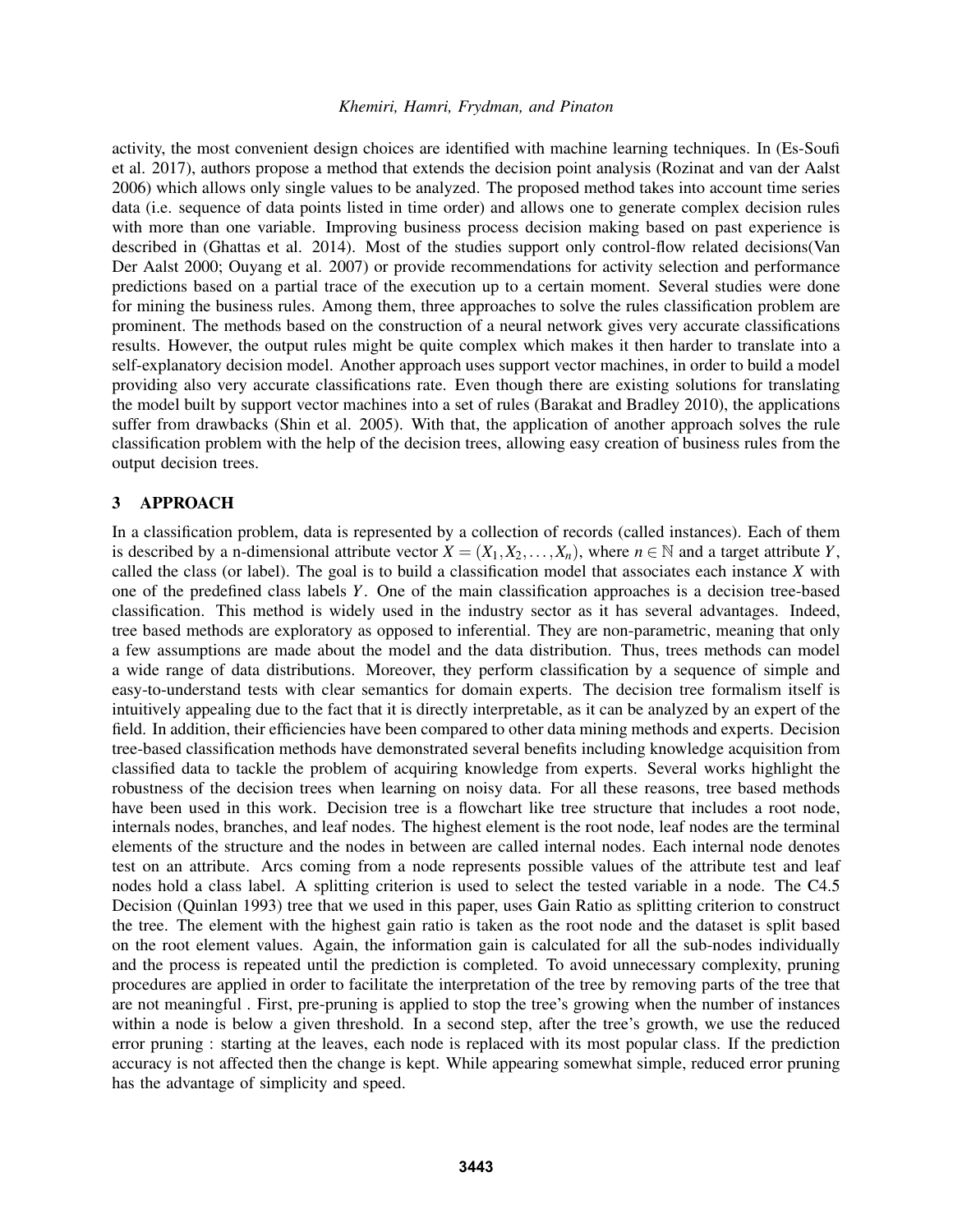In the next paragraph, we will use the detailed method to build the set of rules. After that, the obtained rules will be analyzed and discussed.

### 3.1 RULES SET CONSTRUCTION

The purpose of the procedure is to produce a set of rules of the form: if *LHS* then *RHS* where, *LHS* and *RHS* stand respectively for Left and Right Hand Side. Note that, *LHS* is conjunction of attribute value called condition and *RHS* is a class assignment. The initial set of rules is constructed in the following way, each path from the root of the tree to a leaf corresponds to a rule. Each of the internal nodes of a path corresponds to a condition in the LHS. At the end of this procedure, we obtain a set of rules *R* of size *l*, equal to the number of leaves in the tree. The proportion of instances that satisfy the rule condition over the total number of instances,  $Cov(r_i)$  is defined as follows

$$
Cov(r_i) = \frac{|\sigma_{LHS}(r_i)|}{n}
$$
 (1)

Where *n* is the total number of instances, and  $\sigma_{LHS}(r_i)$ , the set of instances which satisfies the condition (LHS) of the rule  $r_i$ , with  $i \in \{0...k\}$ ,  $k \in \mathbb{N}$ . The rule accuracy  $(Acc(r_i))$  which corresponds to the number of instances that satisfy both *RHS* and *LHS* divided by the number of instances that only satisfy the rule condition, is given by

$$
Acc(r_i) = \frac{|\sigma_{LHS}(r_i) \cap \sigma_{RHS}(r_i)|}{|\sigma_{LHS}(r_i)|}
$$
\n(2)

Where  $\sigma_{RHS}(r_i)$ , is the set of instances which satisfies the consequence (RHS) of the rule  $r_i$ . Note that, |*Z*| stands for the cardinality of the set Z.

From there, rules with low coverage (*Cov*) can capture abnormal instances or special cases, therefore these rules and the corresponding instances are communicated to the expert for further analysis. Furthermore, rules that have a high coverage are more robust, so instances that do not respect high coverage rules (i.e.abnormal instances), are send to experts. Regarding the accuracy (*Acc*) of a rule, if it is weak, it is communicated to the experts so that they can give us -if necessary- a new variable to add in the data, that will be useful to build the model .If the accuracy of a rule is greater than a threshold *s*, the instances not respecting the rule are also declared as abnormal. It is important to notice that all the instances that are not concerned with low  $Cov(r_i)$  rules are considered to be normal. This is also the case of instances that satisfy a rule  $(r_i)$  of high  $Acc(r_i)$ .

### 4 INDUSTRIAL USE CASE

In the semiconductor industry, a product is obtained following a sequence of more than 200 steps of production . The succession of production and measurement steps defines a manufacturing route. Given that the needs of our industrial partner concern the measurement steps, the focus of this application will be on these steps. Moreover, measurement steps have a significant impact not only on the quality but also on the productivity of the production line. A measurement step is defined by a physical property such as thickness, Critical Dimension (CD), etc. In this case, these physical properties are called parameters. A measurement step is also characterized by the type of the Statistical Process Control (SPC) chart related to it (MacGregor and Kourti 1995). We will note that the same step can be in different stages of the same manufacturing route. Besides the fact that the steps are distinguished by the subset parameters that define them and the charts related to them, they also have actions that experts choose to assign to each step. For example HOLD LOT, DOWN EQUIPMENT in case of Out Of Specifications (OOS) or Out Of Control (OOC) that follow SPC methods. The measurement steps are managed by a Manufacturing Execution System (MES) which means that the system is fully automatic. This automatic execution can lead to a significant number of problems. In addition to this, one can face an other problem concerning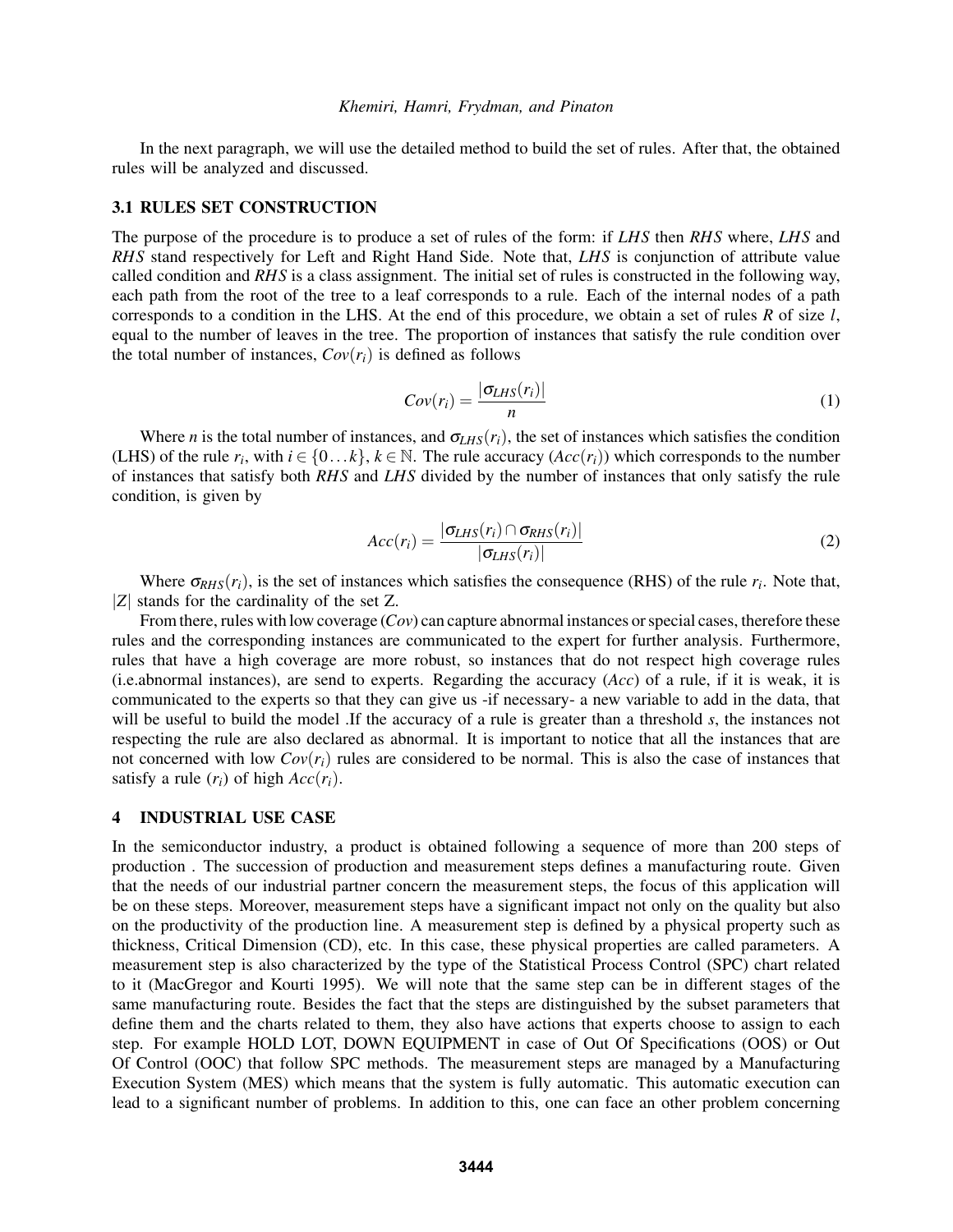the introduction of new measurement steps or the modification of the old ones. Since these changes are ordered by metrology experts and executed by SPC engineers, problems may occur in the execution phase because of the lack of specific and accurate knowledge of SPC engineers in the each metrology area. The aim here is to use model metrology data in order to discover expert rules so that the SPC engineers can gain insight on metrology steps which would permit the detection of possible model errors. To achieve this purpose, data from the previously cited components of the metrology steps are extracted from the MES of a High Mix Low Volume production line with more that two hundred products that can be concurrently run in semiconductor plants. In addition, we can note there are different types of machines (serial and parallel single-wafer machines, batch machines, furnaces, and wet bench machines). The set of data is composed by 122984 instances with all their corresponding components (step, parameter, type of SPC chart, OOS action, OOC action). We will note that all the variables are nominal values. Also, actions variables (OOS and OOC) are boolean. It is important to notice that these variables have been selected by the SPC engineers during the procedure. The implementation of the algorithm C4.5 in KNIME (Berthold et al. 2008) has been used for the application. Kindly note that due to confidentiality reasons, the true values used in the studied semiconductor company are not disclosed in this paper. However, the approach and the results of this method are not impacted.

## 5 RESULTS

Usually, classifiers are evaluated by their prediction capacity. In our case, not much interest is given to the prediction capacity of the model . Our focus is on the relevance of the obtained results. In this context, experts have been asked for validation of the relevance of the obtained model. The proposed model has been validated and the extracted rules have allowed experts to rapidly gain insight, and correct suspicious or erroneous OOS or OOC actions for several measurement steps. Moreover, this result permits a better understanding of the global behavior of the process and the discovery of previously unknown rules.

| id       | rule                                                                      | $\sigma_{LHS}$ | $\sigma_{RHS}$ |
|----------|---------------------------------------------------------------------------|----------------|----------------|
| $R_1$    | PARAM = "P1" & EQT CLASS = "ONE CHAMBER MAINFRAME" $\rightarrow$ H0       | 4860           | 4822           |
| $R_2$    | PARAM = "P2" & EQT CLASS = "ONE CHAMBER MAINFRAME" $\rightarrow H1$       | 4620           | 4620           |
| $R_3$    | PARAM = "P3" & EQT TYPE = "THM" & EQT CLASS = "CHAMBER" $\rightarrow H1$  | 7586           | 7484           |
| $R_4$    | PARAM = "P4" & EQT CLASS = "ONE CHAMBER MAINFRAME" $\rightarrow$ H0       | 4679           | 4641           |
| $R_5$    | PARAM = "P5" & EQT CLASS = "ONE CHAMBER MAINFRAME" $\rightarrow$ H0       | 4679           | 4641           |
| $R_6$    | PARAM = "P6" & EQT CLASS = "ONE CHAMBER MAINFRAME" $\rightarrow H1$       | 4679           | 4634           |
| $R_7$    | PARAM = "P7" & EQT CLASS = "ONE CHAMBER MAINFRAME" $\rightarrow$ H0       | 4679           | 4641           |
| $R_8$    | PARAM = "P8" & EQT CLASS = "ONE CHAMBER MAINFRAME" $\rightarrow$ H0       | 4679           | 4641           |
| $R_{9}$  | PARAM = "P9" & EQT CLASS = "ONE CHAMBER MAINFRAME" $\rightarrow H1$       | 4679           | 4604           |
| $R_{10}$ | PARAM = "P10" & EQT CLASS = "ONE CHAMBER MAINFRAME" $\rightarrow$ H0      | 4679           | 4659           |
| $R_{11}$ | PARAM = "P11" & EQT TYPE = "THM" & EQT CLASS = "CHAMBER" $\rightarrow$ H1 | 4600           | 4496           |
| $R_{12}$ | PARAM = "P12" & EQT CLASS = "ONE CHAMBER MAINFRAME" $\rightarrow H1$      | 4457           | 4457           |
| $R_{13}$ | PARAM = "P13" & EQT CLASS = "ONE CHAMBER MAINFRAME" $\rightarrow H1$      | 4457           | 4457           |
| $R_{14}$ | PARAM = "P14" & EQT TYPE = "THM" & EQT CLASS = "CHAMBER" $\rightarrow H1$ | 3192           | 3192           |
| $R_{15}$ | PARAM = "P15" & EQT CLASS = "ONE CHAMBER MAINFRAME" $\rightarrow$ H0      | 2128           | 2128           |
| $R_{16}$ | PARAM = "P16" & EQT CLASS = "ONE CHAMBER MAINFRAME" $\rightarrow$ H0      | 2128           | 2128           |
| $R_{17}$ | PARAM = "P17" & EQT TYPE = "THM" & EQT CLASS = "CHAMBER" $\rightarrow$ H1 | 1273           | 1263           |
| $R_{18}$ | PARAM = "P18" & EQT CLASS = "ONE CHAMBER MAINFRAME" $\rightarrow$ H0      | 1257           | 1257           |
| $R_{19}$ | PARAM = "P19" & EQT CLASS = "ONE CHAMBER MAINFRAME" $\rightarrow$ H0      | 1161           | 1161           |
| $R_{20}$ | PARAM = "P20" & EQT CLASS = "ONE CHAMBER MAINFRAME" $\rightarrow H1$      | 8400           | 8397           |

Table 1: Example of 20 extracted rules.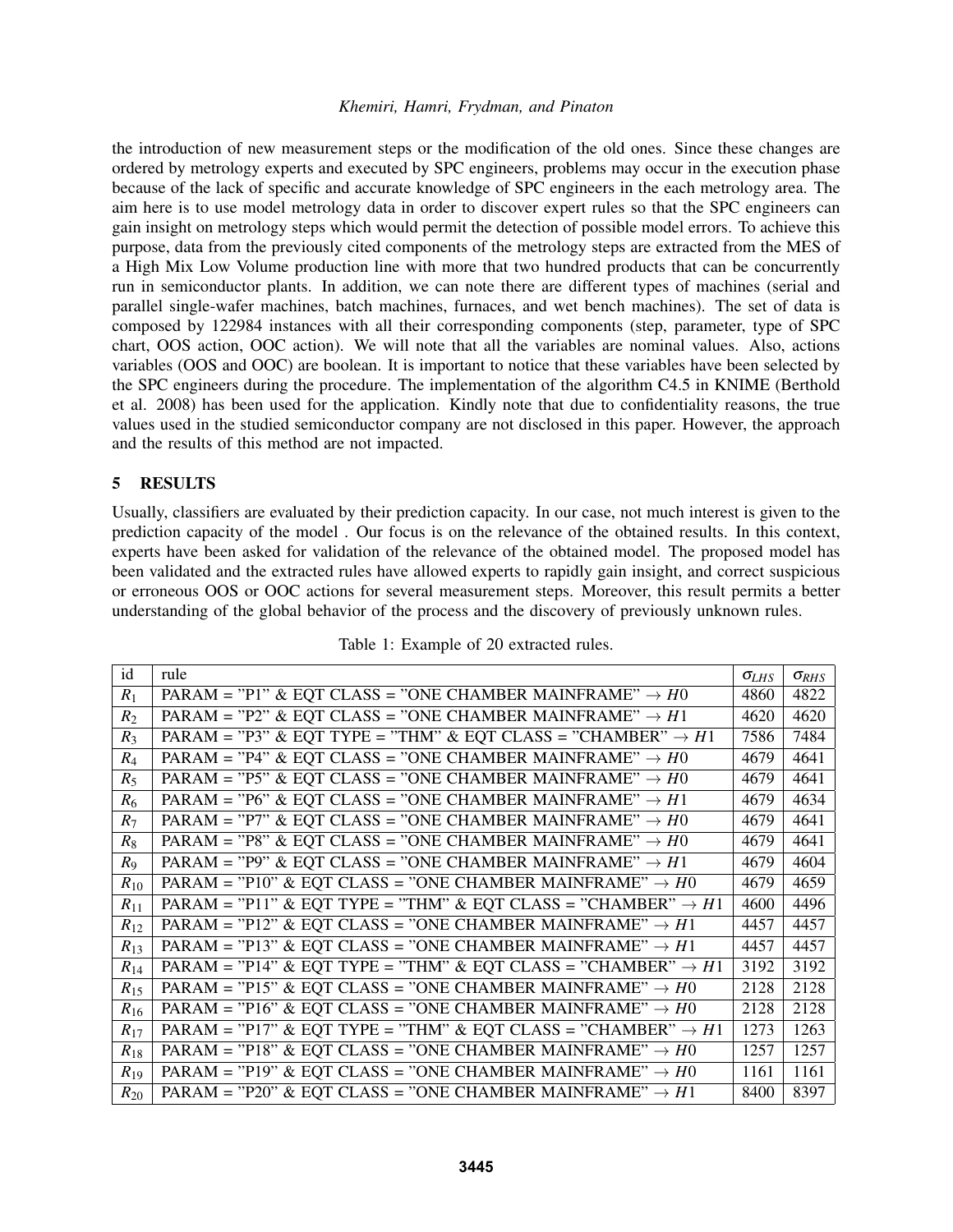Remark 1 In Table 1, PARAM stands for PARAMETER and EQT for EQUIPMENT. *H*0 and *H*1 stand respectively for PUT LOT ON HOLD and DO NOT PUT LOT ON HOLD

20 rules were extracted and tested with the proposed approach, these rules are presented in Table 1. Obtained results show that, for some rules such as Rule 1,  $\sigma_{LHS} \neq \sigma_{RHS}$ . This means that a number of instances equal to  $\sigma_{LHS} - \sigma_{RHS}$  are considered to be abnormal or special cases. However, when  $\sigma_{LHS} = \sigma_{RHS}$ it means that we are not in presence of any abnormal or special case. This is the case of Rule 2 and 12. For the case where we have abnormal or special cases, further analysis have to be done by SPC engineers in order to determine the causes of the observed differences between normal and abnormal instances. For the rest of this example, we will focus on Rule 20. First, let us remark that  $\sigma_{LHS} - \sigma_{RHS} = 3$  which means that we have 3 instances that do not satisfy the Rule 20. This rule has an important coverage with  $Cov(R_{20}) = \frac{8400}{122984} = 6.83\%$ . Also, Rule 20 has an accuracy of  $Acc(R_{20}) = 99.9\%$ . Hence, the 3 instances that do not satisfy  $R_{20}$  are sent to experts for further analysis. See for instance Table 2 where the 3 instances are summarized.

| Step     | Parameter       | Procedure    | Equipment    |
|----------|-----------------|--------------|--------------|
| EVENT-12 | P <sub>20</sub> | SCP-P-X-BAR1 | EQPT-A-CH-01 |
| EVENT-12 | P <sub>20</sub> | SCP-P-X-BAR1 | EQPT-A-CH-02 |
| EVENT-12 | P <sub>20</sub> | SCP-P-X-BAR1 | EQPT-A-CH-03 |

Table 2: Instances that do not satisfies the rule  $R_{20}$ .

For information, the experts analysis has lead to the deletion of these 3 control charts. Another result of the method was to switch the HOLD LOT decision related to several control charts (e.g. rule  $R_{10}$ ), from DO NOT HOLD to HOLD. This type of correction was critical as the decision to DO NOT HOLD a product may lead to a non-conform product.

Building on these examples, we can say that thanks to this method, experts have effectively improved the production system. Indeed, there were fourteen engineering change notices (ECN). Each ECN corresponds to a correction made to the production model by modifying one or several SPC charts definitions.

### 6 CONCLUSION AND FUTURE WORK

In this paper, a method permitting the improvement of business processes by learning business rules is proposed. This method uses an algorithm based on data mining algorithm. The proposed approach permits the discovery of previously known rules as well as new rules. The method has been tested using industrial data used by MES for process control. The application of the method on an industrial process permitted to: gain knowledge about the existing rules, serve as a base to knowledge capitalization and assist experts to detect problems in measurement steps.

In future work, we plan to extend the method by automatically discovering relevant attributes in order to discover rules related to human based activity. We also plan to take into account structural rules of the overall process to gain knowledge regarding the impact of a data modification.

It would also be interesting to take these rules into a simulation system and see if its fidelity and the quality of the associated decison-making could be enhanced.

### ACKNOWLEDGMENTS

This work is supported by STMicroelectronics Rousset, France.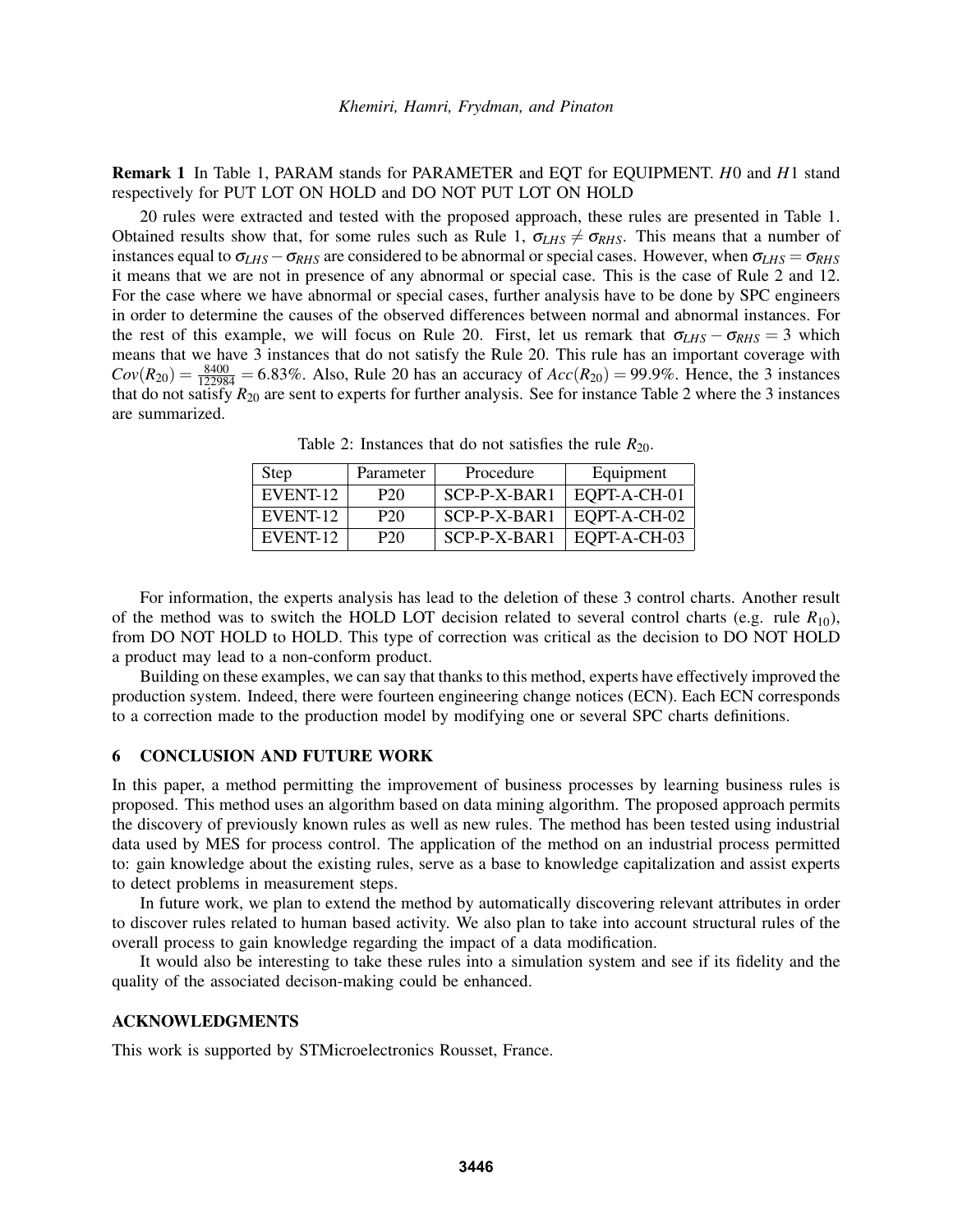### **REFERENCES**

- Barakat, N., and A. P. Bradley. 2010. "Rule Extraction from Support Vector Machines: A Review". *Neurocomputing* 74(1-3):178–190.
- Berthold, M. R., N. Cebron, F. Dill, T. R. Gabriel, T. Kötter, T. Meinl, P. Ohl, C. Sieb, K. Thiel, and B. Wiswedel. 2008. "KNIME: The Konstanz Information Miner". In *Data Analysis, Machine Learning and Applications*, edited by C. Preisach, H. Burkhardt, L. Schmidt-Thieme, and R. Decker, 319–326. Berlin, Heidelberg: Springer: Springer Berlin Heidelberg.
- Bi, H. H., and J. L. Zhao. 2004, Jul. "Applying Propositional Logic to Workflow Verification". *Information Technology and Management* 5(3):293–318.
- Elzinga, D. J., T. Horak, C.-Y. Lee, and C. Bruner. 1995. "Business Process Management: Survey and Methodology". *IEEE Transactions on Engineering Management* 42(2):119–128.
- Es-Soufi, W., E. Yahia, and L. Roucoules. 2016. "On the Use of Process Mining and Machine Learning to Support Decision Making in Systems Design". In *Product Lifecycle Management for Digital Transformation of Industries*, edited by R. Harik, L. Rivest, A. Bernard, B. Eynard, and A. Bouras, 56–66. Cham: Springer: Springer International Publishing.
- Es-Soufi, W., E. Yahia, and L. Roucoules. 2017. "A Process Mining Based Approach to Support Decision Making". In *Product Lifecycle Management and the Industry of the Future*, edited by J. Ríos, A. Bernard, A. Bouras, and S. Foufou, 264–274. Cham: Springer: Springer International Publishing.
- Feigenbaum, E. A. 1977. "The Art of Artificial Intelligence. 1. Themes and Case Studies of Knowledge Engineering". Technical report, Stanford Univ CA Dept of Computer Science.
- Ghattas, J., P. Soffer, and M. Peleg. 2014. "Improving Business Process Decision Making Based on Past Experience". *Decision Support Systems* 59:93–107.
- Halle, B. V., L. Goldberg, and J. A. Zachman. 2006. *The Business Rule Revolution: Running Business the Right Way*. HappyAbout.
- Hay, D., K. A. Healy, J. Hall, C. Bachman, J. Breal, J. Funk, J. Healy, D. McBride, R. McKee, and T. Moriarty. 2000. "Defining Business Rules. What Are They Really". Technical report, Business Rule Group.
- Lindsay, A., D. Downs, and K. Lunn. 2003. "Business Processesattempts to Find a Definition". *Information and software technology* 45(15):1015–1019.
- MacGregor, J. F., and T. Kourti. 1995. "Statistical Process Control of Multivariate Processes". *Control Engineering Practice* 3(3):403–414.
- Maruta, T., S. Onoda, Y. Ikkai, T. Kobayashi, and N. Komoda. 1998. "A Deadlock Detection Algorithm for Business Processes Workflow Models". In *Systems, Man, and Cybernetics, 1998. 1998 IEEE International Conference on*, Volume 1, 611–616. San Diego, CA, USA: IEEE.
- Meyer, A., S. Smirnov, and M. Weske. 2011. *Data in Business Processes*. Number 50 in Technische Berichte des Hasso-Plattner-Instituts für Softwaresystemtechnik an der Universität Potsdam. Universitätsverlag Potsdam.
- Ouyang, C., E. Verbeek, W. M. P. Van Der Aalst, S. Breutel, M. Dumas, and A. H. M. Ter Hofstede. 2007. "Formal Semantics and Analysis of Control Flow in Ws-bpel". *Science of computer programming* 67(2- 3):162–198.
- Quinlan, J. R. 1993. "Programs for Machine Learning". In *C4.5*, edited by J. R. QUINLAN. San Francisco (CA): Morgan Kaufmann.
- Rozinat, A., and W. M. P. van der Aalst. 2006. "Decision Mining in ProM". In *Business Process Management*, edited by S. Dustdar, J. L. Fiadeiro, and A. P. Sheth, 420–425. Berlin, Heidelberg: Springer: Springer Berlin Heidelberg.
- Shin, K.-S., T. S. Lee, and H.-j. Kim. 2005. "An Application of Support Vector Machines in Bankruptcy Prediction Model". *Expert Systems with Applications* 28(1):127–135.
- Van Der Aalst, Wil 2011. "Process Mining Discovery, Conformance and Enhancement of Business Processes".